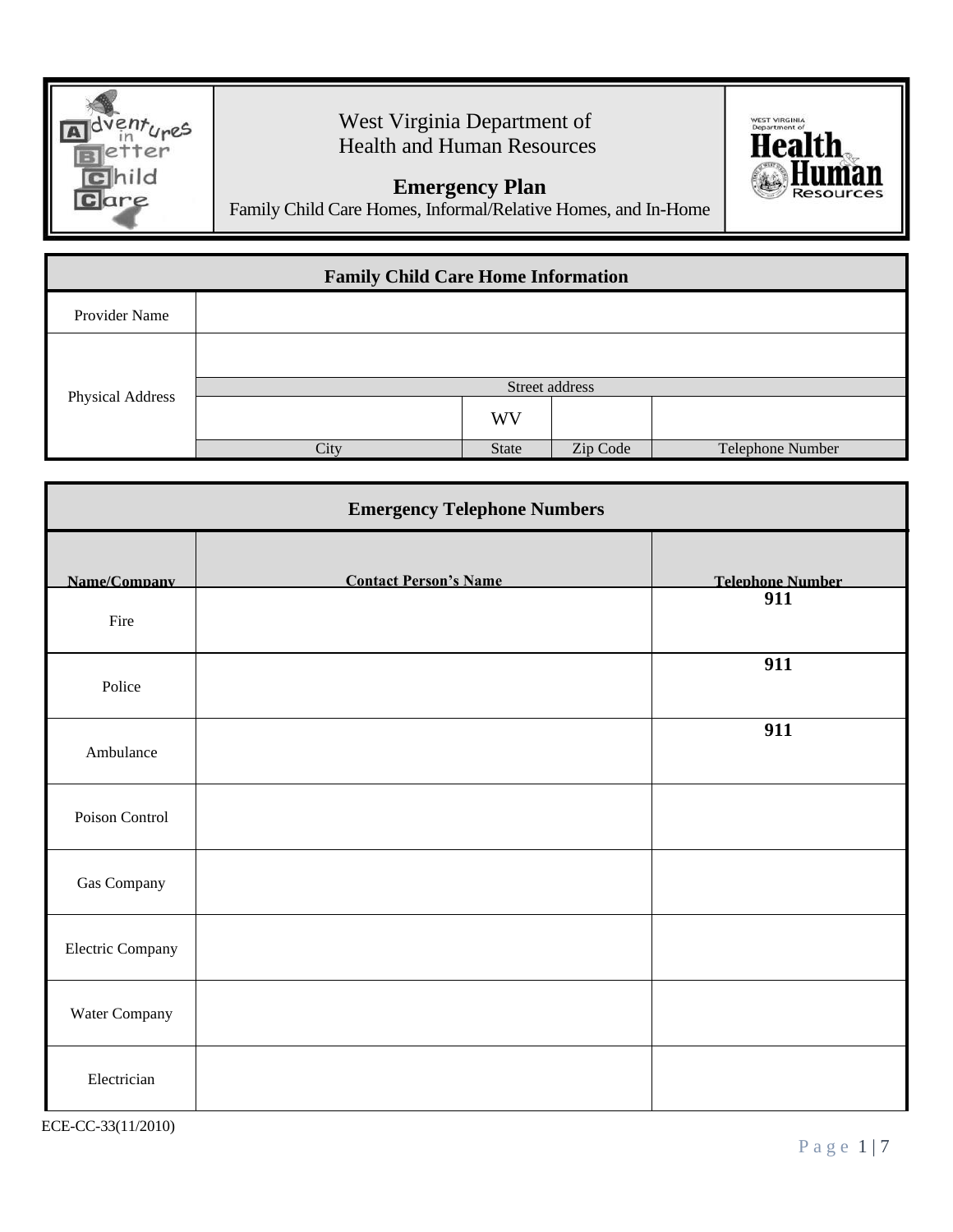| Plumber                             |  |
|-------------------------------------|--|
| Child Protective<br>Services        |  |
| Child Care Regulatory<br>Specialist |  |

| Relocation Site #1<br>(See Page 5 for<br>details)<br>Relocation Site #2 |  |
|-------------------------------------------------------------------------|--|
| (See Page 5 for<br>details)                                             |  |
| Red Cross                                                               |  |
| Physician (s)                                                           |  |
| Dentist (s)                                                             |  |
| Hospital (s)                                                            |  |
| Other:                                                                  |  |
| Other:                                                                  |  |

| Types of Disasters Most Likely to Occur In or Around the Program Area |                                                                |  |  |
|-----------------------------------------------------------------------|----------------------------------------------------------------|--|--|
| <b>Disaster Type</b>                                                  | Describe how each disaster might affect the child care program |  |  |
| Fire                                                                  |                                                                |  |  |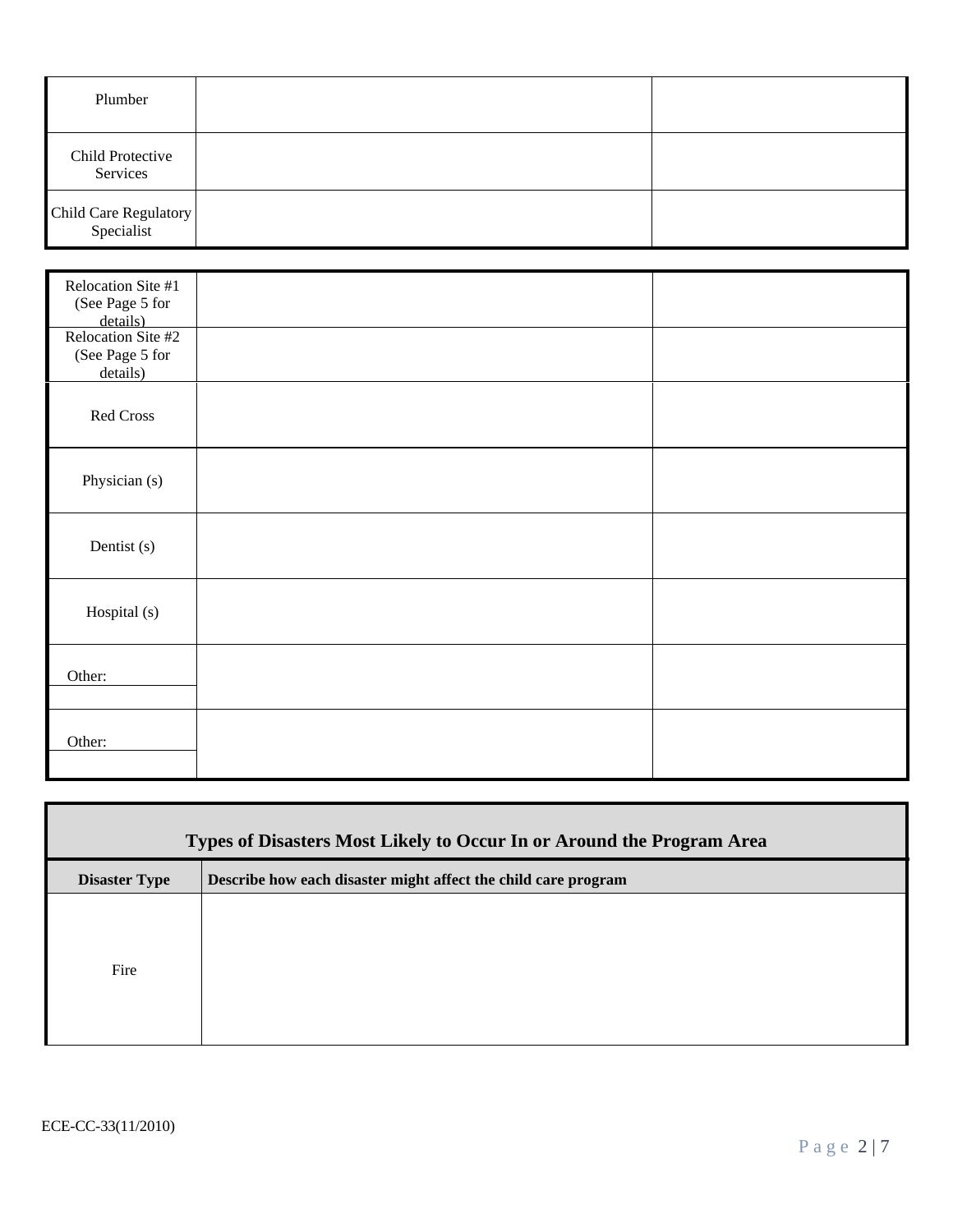| Flood                       |                                                                                            |                               |                    |          |
|-----------------------------|--------------------------------------------------------------------------------------------|-------------------------------|--------------------|----------|
| Wildfire                    |                                                                                            |                               |                    |          |
| Severe Winter<br>Weather    |                                                                                            |                               |                    |          |
| Hazardous Material<br>Spill | (Listen for Emergency System on evacuation or shelter in place instruction)                |                               |                    |          |
| Hostage/Active<br>Shooter   | (Listen for Law Enforcement instruction)                                                   |                               |                    |          |
| Other:                      |                                                                                            |                               |                    |          |
| Other:                      |                                                                                            |                               |                    |          |
|                             | <b>Exit Locations</b>                                                                      |                               |                    |          |
|                             | Post a floor plan showing exit path at each room exit.<br>Attach a copy(ies) to this plan. | Exit path copies<br>attached? | Circle one:<br>Yes | $\rm No$ |
|                             | <b>Utility Shut-off locations</b>                                                          |                               |                    |          |
| Name of Utility             | Location                                                                                   | <b>Name of Utility</b>        | Location           |          |
| Electricity                 |                                                                                            | Gas                           |                    |          |
| Water                       |                                                                                            | Other:                        |                    |          |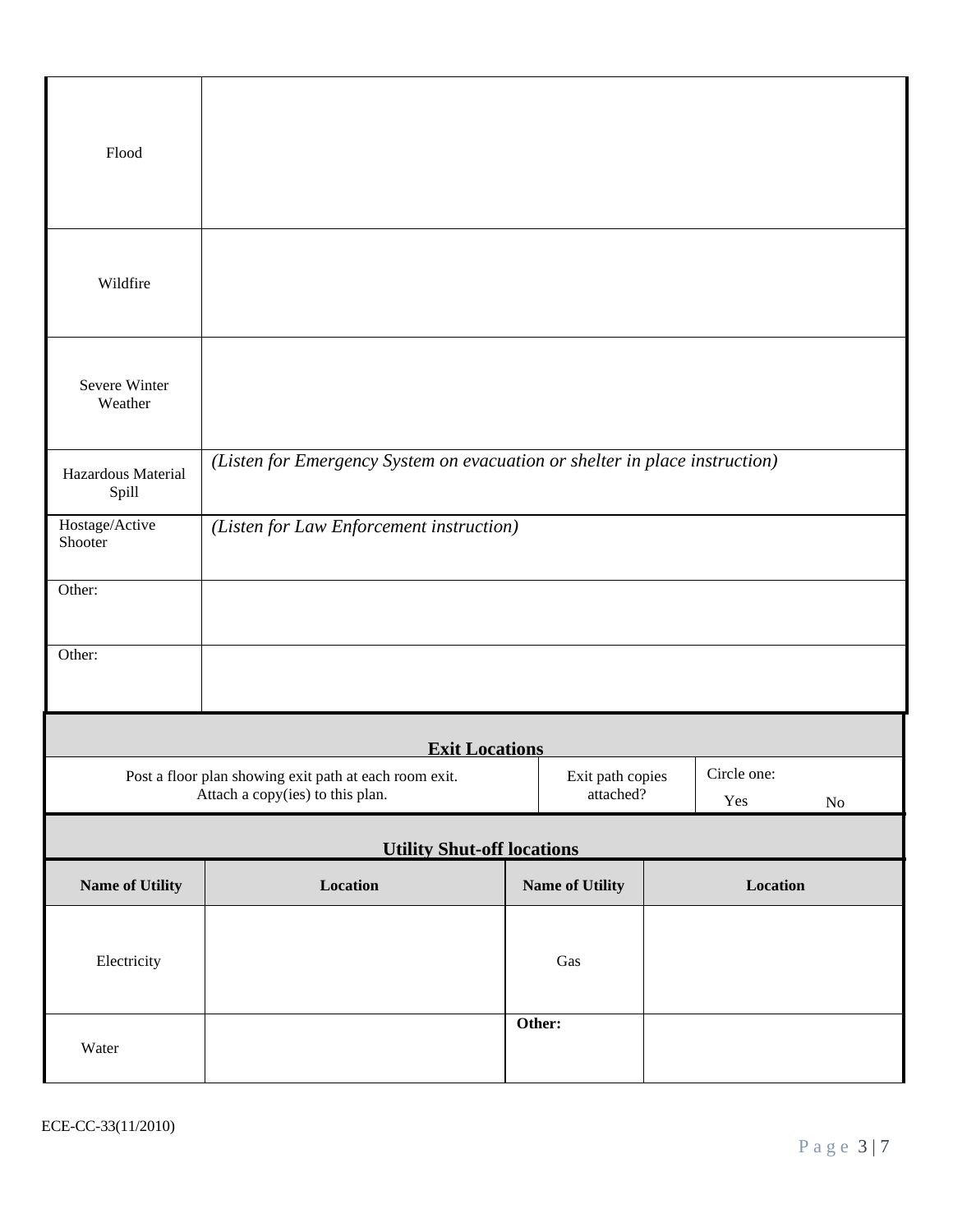|                                                                                                                                                                                                                                                                                                                                                                                                 | <b>Disaster Plan Coordination</b><br><b>Name and Phone Number</b><br>If the program regularly picks up children from other locations (schools, church programs etc.,) list<br>phone numbers and contact names at the pick up location. |
|-------------------------------------------------------------------------------------------------------------------------------------------------------------------------------------------------------------------------------------------------------------------------------------------------------------------------------------------------------------------------------------------------|----------------------------------------------------------------------------------------------------------------------------------------------------------------------------------------------------------------------------------------|
| Local Emergency<br>Management Officials                                                                                                                                                                                                                                                                                                                                                         |                                                                                                                                                                                                                                        |
| <b>Businesses</b>                                                                                                                                                                                                                                                                                                                                                                               |                                                                                                                                                                                                                                        |
|                                                                                                                                                                                                                                                                                                                                                                                                 | <b>Communications</b>                                                                                                                                                                                                                  |
| Describe how<br>parents will be<br>notified of the<br>emergency or<br>relocation. Include<br>plans for reunifying<br>parents and children.<br>Parents will want to<br>know that you have a<br>plan for keeping their<br>child safe.<br>(A copy of page 5<br>of this plan must be<br>provided to parents<br>Describe how you<br>will coordinate with<br>local emergency<br>management officials. |                                                                                                                                                                                                                                        |
| Schools                                                                                                                                                                                                                                                                                                                                                                                         |                                                                                                                                                                                                                                        |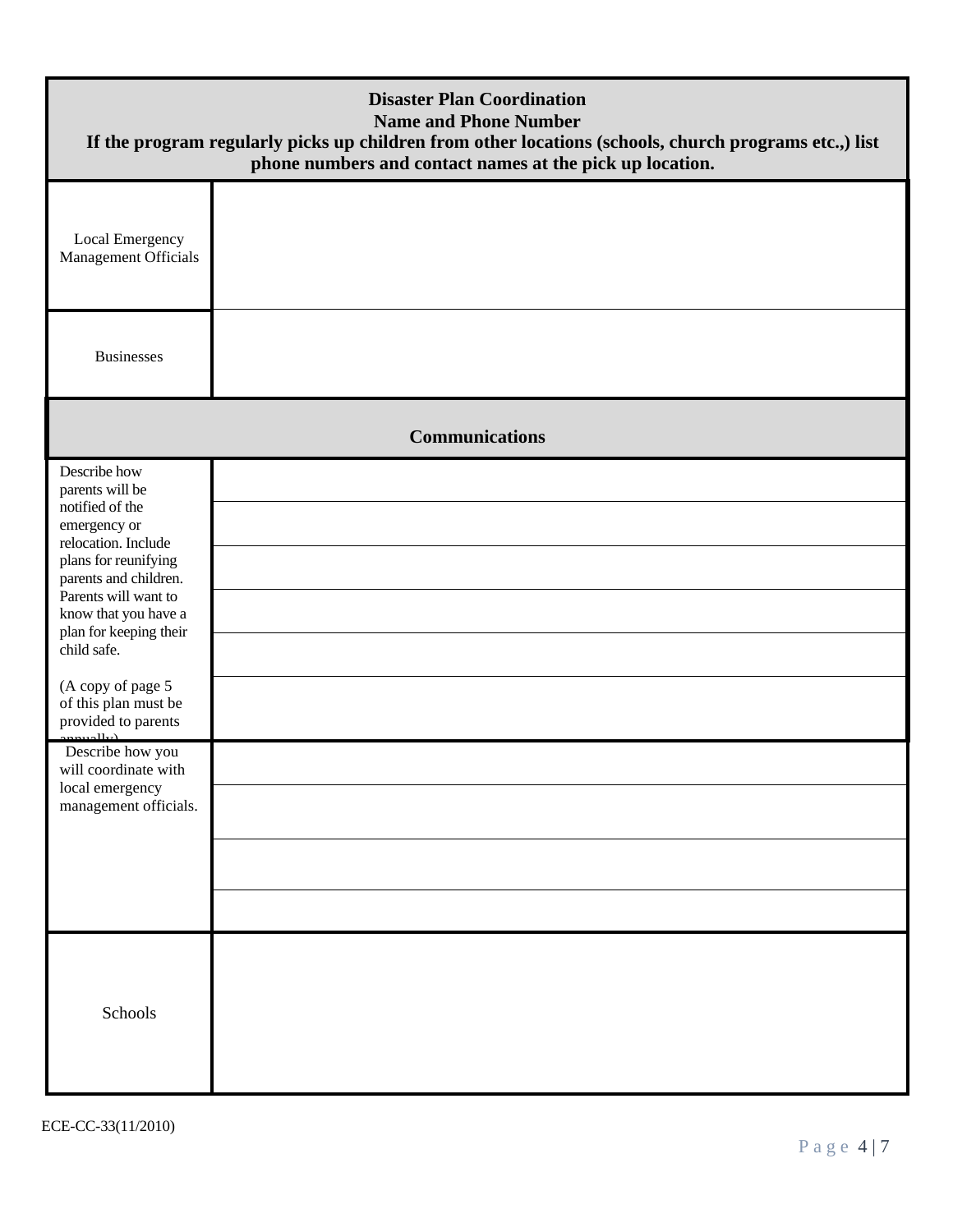| Churches                                                                                                                                                                                              |                                                                                  |
|-------------------------------------------------------------------------------------------------------------------------------------------------------------------------------------------------------|----------------------------------------------------------------------------------|
| <b>Child Care Resource</b><br>and Referral Agency                                                                                                                                                     |                                                                                  |
| Others                                                                                                                                                                                                |                                                                                  |
| Describe disaster plan<br>procedures to address<br>the needs of individual<br>children, including<br>children with special<br>needs, infants, etc.<br>Emergency responders<br>will appreciate knowing |                                                                                  |
| about any special needs.                                                                                                                                                                              |                                                                                  |
|                                                                                                                                                                                                       | <b>Completion Date and Annual Review</b>                                         |
| Date the Emergency<br>plan was completed                                                                                                                                                              |                                                                                  |
| Date the emergency<br>plan will be reviewed<br>and updated                                                                                                                                            |                                                                                  |
|                                                                                                                                                                                                       | <b>Continuity of Operations - Procedures for Maintaining Essential Functions</b> |
| Describe how will<br>you ensure<br>essential functions<br>can be maintained<br>so children are<br>safe and healthy<br>during an<br>emergency:                                                         |                                                                                  |
| Toileting/Diapering                                                                                                                                                                                   |                                                                                  |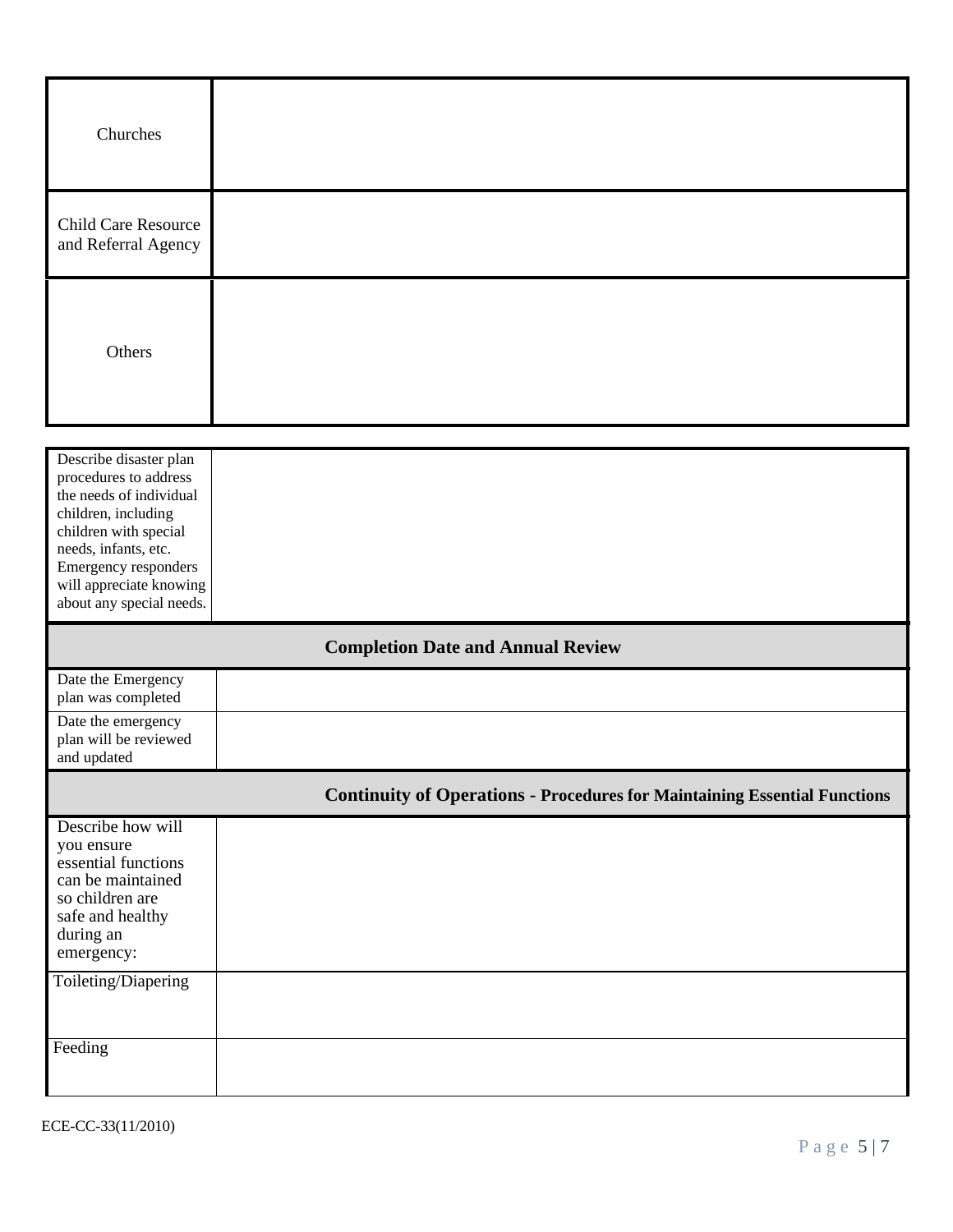| Sleeping                  |  |
|---------------------------|--|
|                           |  |
| Engagement (age-          |  |
| appropriate play          |  |
| materials, books, toys,   |  |
| etc. so that children can |  |
| be engaged in play        |  |
| during an emergency).     |  |
|                           |  |

|                         | <b>Relocation Site#1 for Disaster or Emergencies</b><br>Location to which you and the children will evacuate nearby – Include simple map of route as well as directions. |                                       |          |                  |  |  |  |
|-------------------------|--------------------------------------------------------------------------------------------------------------------------------------------------------------------------|---------------------------------------|----------|------------------|--|--|--|
| Name of facility        |                                                                                                                                                                          |                                       |          |                  |  |  |  |
|                         |                                                                                                                                                                          |                                       |          |                  |  |  |  |
| <b>Facility Address</b> |                                                                                                                                                                          | Street address                        |          |                  |  |  |  |
|                         |                                                                                                                                                                          | WV                                    |          |                  |  |  |  |
|                         | City                                                                                                                                                                     | <b>State</b>                          | Zip Code | Telephone Number |  |  |  |
| Directions to facility  |                                                                                                                                                                          |                                       |          |                  |  |  |  |
|                         | Location to which you and the children will evacuate out of the immediate<br>Relocation Site #2 needs to be a further distance                                           | <b>Relocation Site#2 for Disaster</b> |          |                  |  |  |  |
| Name of facility        |                                                                                                                                                                          |                                       |          |                  |  |  |  |
|                         |                                                                                                                                                                          |                                       |          |                  |  |  |  |
| <b>Facility Address</b> |                                                                                                                                                                          | Street address                        |          |                  |  |  |  |
|                         |                                                                                                                                                                          | <b>WV</b>                             |          |                  |  |  |  |
|                         | City                                                                                                                                                                     | <b>State</b>                          | Zip Code | Telephone Number |  |  |  |
| Directions to facility  |                                                                                                                                                                          |                                       |          |                  |  |  |  |